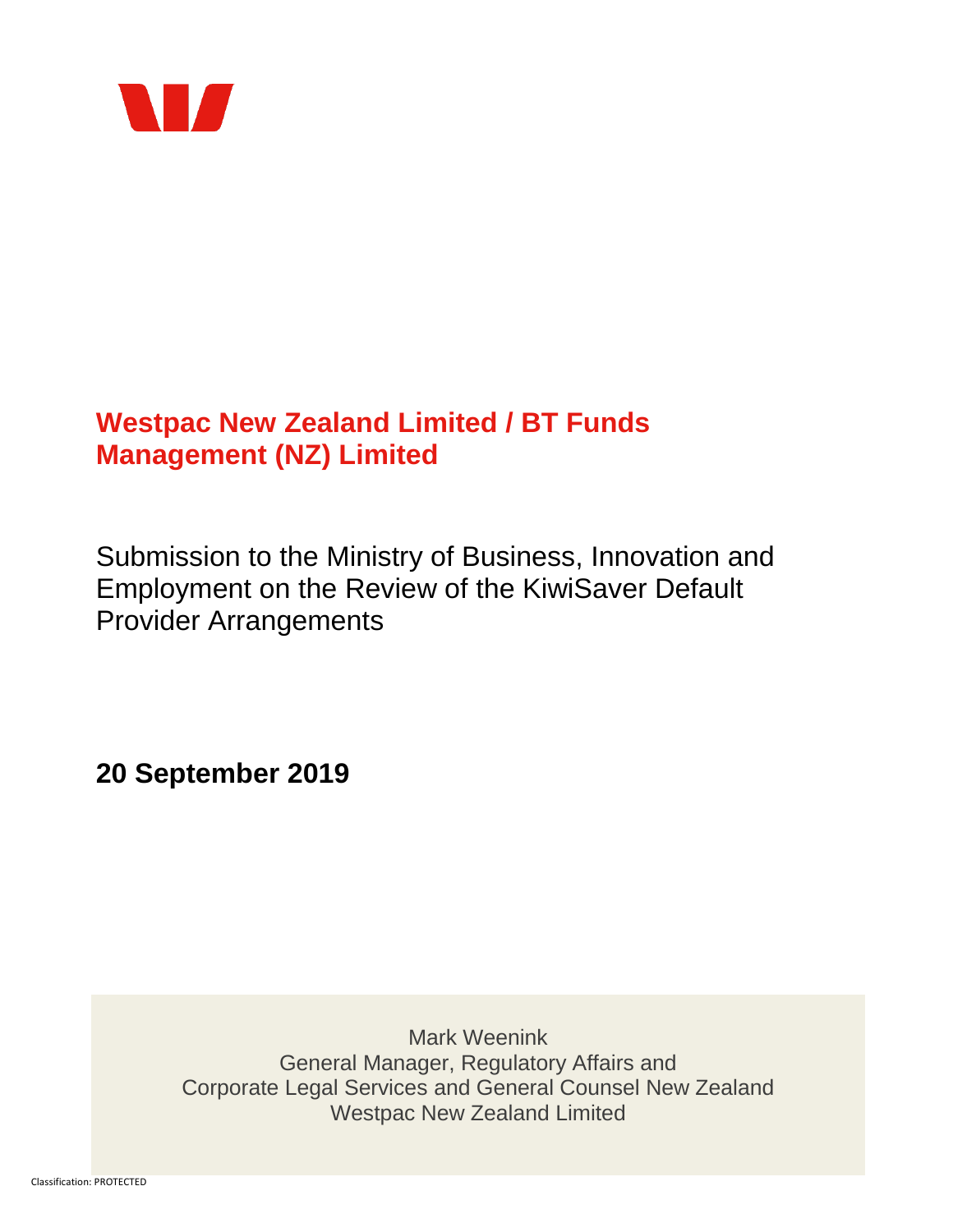### **1. Background**

1.1 This submission to the Ministry of Business, Innovation and Employment (**MBIE**) is made on behalf of Westpac New Zealand Limited (**WNZL**) and BT Funds Management (NZ) Limited (**BTNZ**) in respect of the Review of KiwiSaver Default Provider Arrangements (**Consultation Paper**)**.** WNZL and BTNZ's contact for this submission is:

Mark Weenink General Manager, Regulatory Affairs and Corporate Legal Services & General Counsel NZ Westpac New Zealand Limited PO Box 934 **Auckland 1010** Ph: +64 9 216 9111 Email: [mark.weenink@westpac.co.nz](mailto:mark_weenink@westpac.co.nz)

### **2. Introduction**

### *Objective of the Consultation*

2.1 Westpac welcomes the opportunity to provide feedback to MBIE regarding the Consultation Paper, and fully supports MBIE's stated objective behind the review, namely to enhance the financial well-being of default members, particularly at retirement. Westpac considers that this objective should apply both up to and throughout retirement.

### *Key matters for consideration*

- 2.2 MBIE has outlined a range of options in relation to the current default provider settings. These options could result in significant change to the KiwiSaver default provider scheme. It is very important that sufficient time is allowed (a) to communicate with members to ensure that they understand the changes; and (b) for providers to implement these changes in a way that provides minimal disruption for members. This will ensure that trust and confidence in the KiwiSaver scheme is retained.
- 2.3 An important pillar of trust and confidence in the KiwiSaver default scheme is stability and this is impacted by continual change. The uncertainty that constant regulatory change creates for members should also be taken into account as part of the consultation.
- 2.4 We make the following points in relation to the Consultation Paper:
	- a) In our view, the best way to enhance the wellbeing of default members in retirement is to move to a balanced mandate. This provides the best balance of investment risk returns and simplicity for default members to understand and for providers to implement.
	- b) The focus should not simply be on the lowest fees, given the range of differences in approach to investment and the resulting differences in investor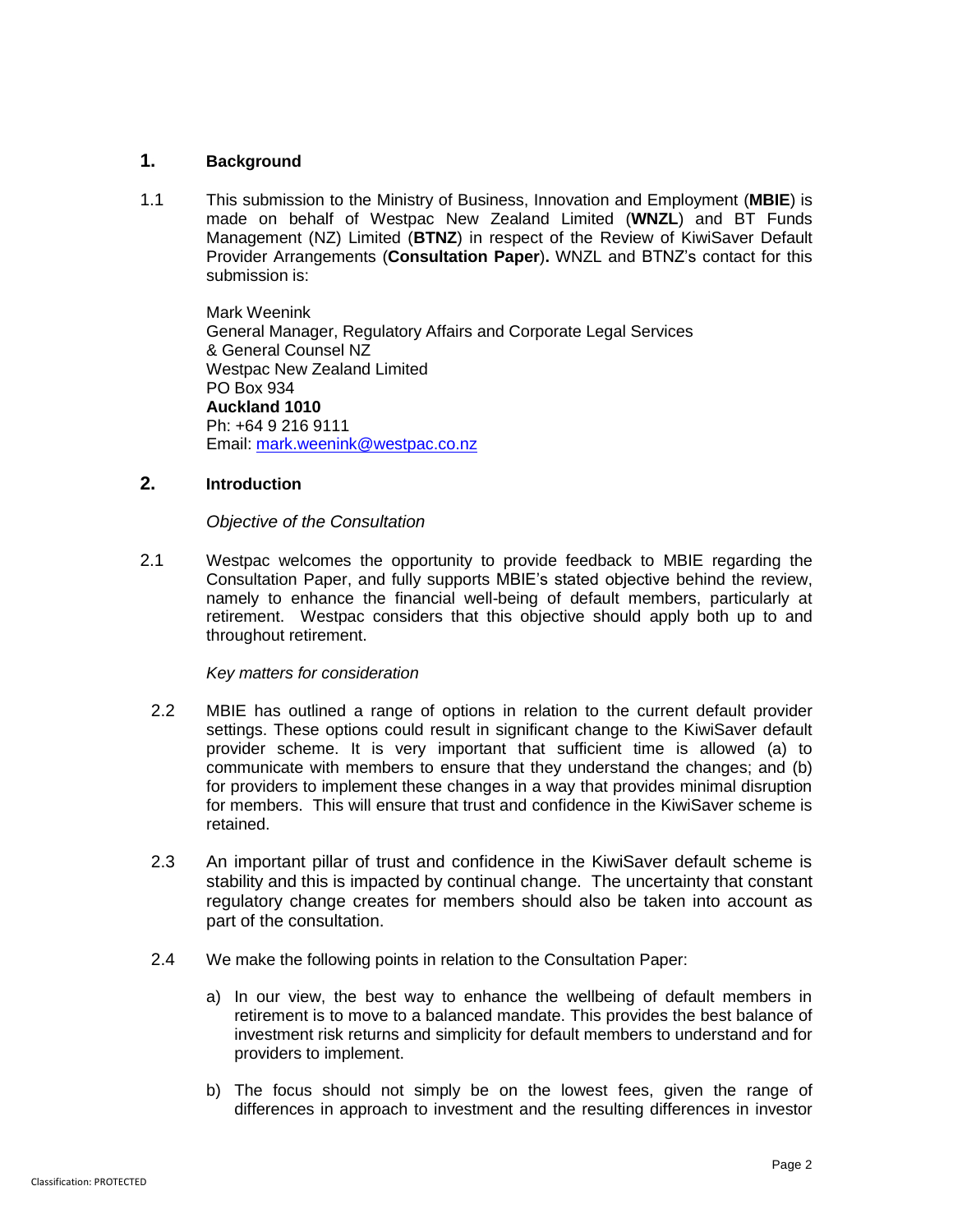outcomes. Instead, the criteria should allow for a reasonable range of fees. When assessing fees, all fund fees should be taken into account and not just those in default funds. This is to ensure that default providers do not have a 'loss-leading' position for their default fund and higher fees in their other funds which has a potentially adverse impact on investor outcomes.

- c) During the previous appointment round for default providers, individual providers were evaluated according to technical criteria and pricing proposals. Providers who met the criteria set by MBIE were appointed. Westpac does not consider that there is any reason to justify a move away from this approach. It ensures transparency in the appointment process as well as maintaining competition between providers. Any significant change in the number of providers appointed will result in disruption for members and risks significantly undermining the trust and confidence that they have in KiwiSaver.
- d) Westpac is supportive of responsible investment practices, and integrates ESG factors into its investment decision making process. We consider that default provider arrangements should be used to achieve objectives in relation to responsible investment to a limited extent, including disclosure on a limited basis. Any mandatory requirements above the requirement to exclude investments in companies that operate in sectors deemed inconsistent with New Zealand law may be difficult to implement consistently across providers given the differences in size and nature of default providers.
- e) The criteria for New Zealand's capital market development is inconsistent with other criteria in the Consultation Paper. Whilst Westpac recognises the importance of New Zealand capital markets and supports their ongoing development, the primary objective is to enhance the financial position of default members. This does not necessarily align with an objective to enhance New Zealand capital markets. We consider that a specific requirement to enhance the focus on enhancing New Zealand's capital markets in the KiwiSaver regime could negatively impact financial outcomes for members.
- f) If an existing default provider is not reappointed, their default members should be transferred to other default providers. This is the least disruptive option and the most likely to ensure that trust and confidence in KiwiSaver is maintained. Default providers and Inland Revenue should ensure that this is clearly communicated to members to avoid any confusion.

#### *Contribution Rates*

2.5 While not within the scope of the Consultation Paper, Westpac supports a review of default contribution rates. We consider that a higher default contribution rate would have a significant impact on improving the financial well-being of members.

## **3. Our response**

3.1 Our specific responses to the Consultation Paper's questions are set out in the attached Appendix.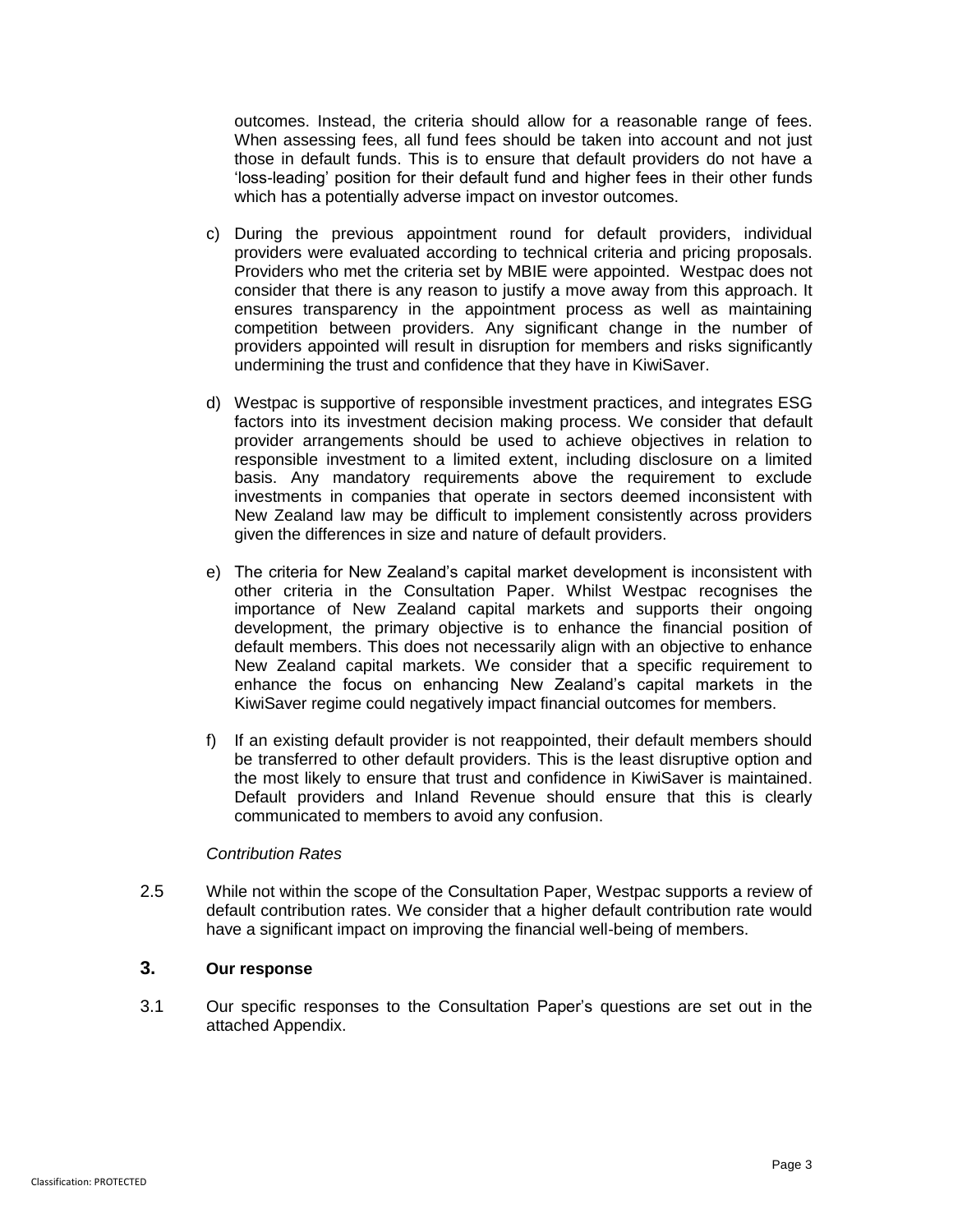### **Appendix 1**

**Submission template: Review of KiwiSaver default provider arrangements**

### **Westpac New Zealand Limited / BT Funds Management (NZ) Limited**

### **Are you requesting that any of this submission be kept confidential?** No

#### **Feedback on discussion paper**

#### $1<sup>1</sup>$ **What is your feedback on the proposed objective for the review?**

We support the main objective identified, which is to enhance the financial well-being of default members. However it should be made clear that this objective applies up to, and throughout, the retirement phase. We suggest a change from '*at* retirement' to '*in* retirement'. This aligns with the purpose of the KiwiSaver Act 2006 which is "…to increase individuals' well-being and financial independence, particularly in retirement…".

#### $\mathcal{P}$ **What is your feedback on the proposed criteria for the review? How should the criteria be weighted?**

We note the following points in relation to the individual criteria:

**Criterion 1:** Paragraph 14 refers to considering all potential sources of income for default members. It would be useful for MBIE to expand on how they consider this would work in practice as default providers do not have access to this information. There would be significant cost implications in obtaining this information from members.

**Criterion 2:** We agree with the point made at paragraph 16 which is that if individuals have trust and confidence in KiwiSaver, they are more likely to join, remain in and keep contributing to KiwiSaver. However we consider that trust and confidence in the short-term should be balanced against improving the long-term financial position of members.

An important pillar of trust and confidence in the KiwiSaver default scheme is stability and this is impacted by continual change. The uncertainty that constant regulatory change creates for members should also be taken into account as part of the consultation.

**Criterion 3:** We agree with this criterion.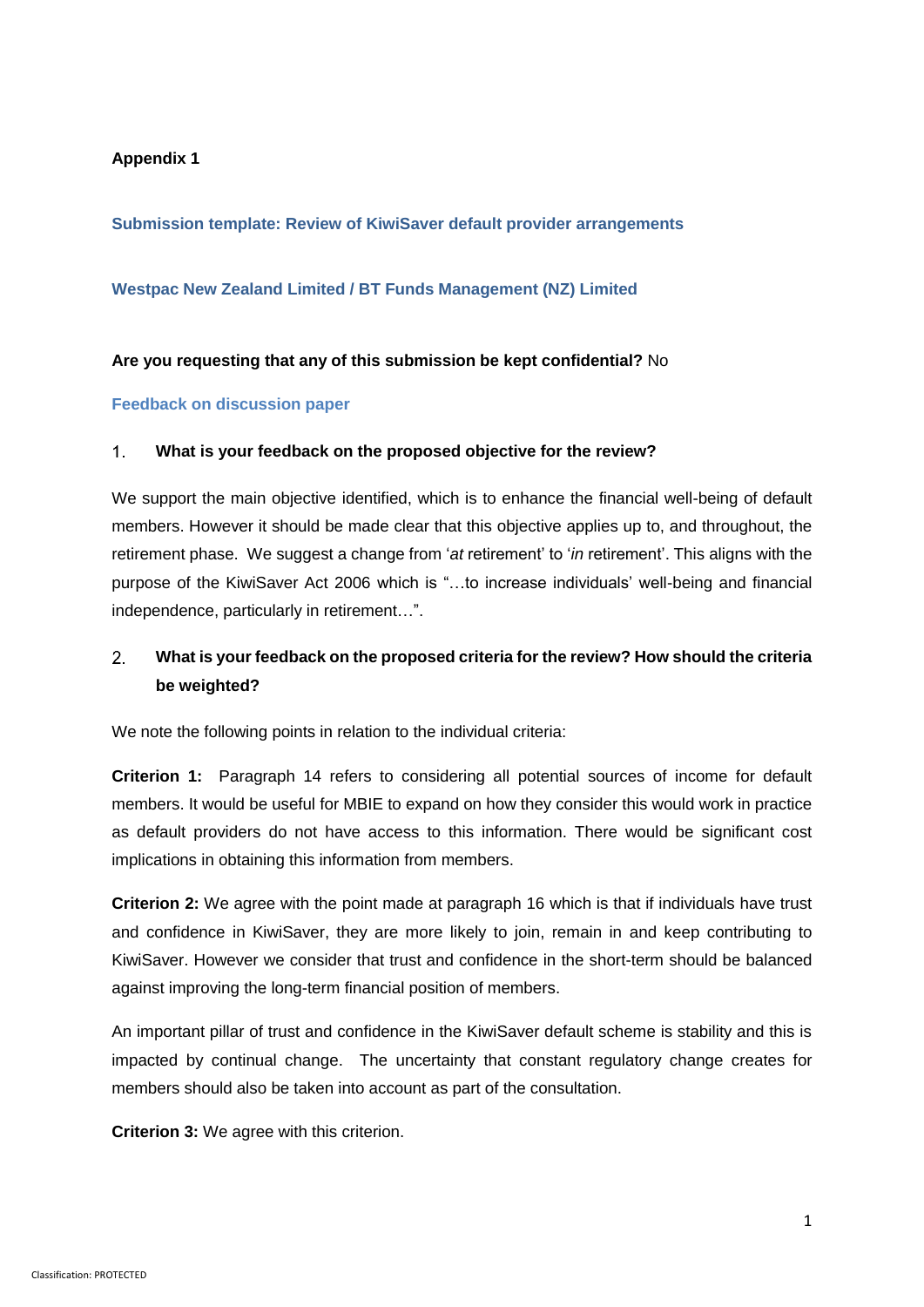**Criterion 4**: Westpac recognises the importance of New Zealand capital markets and supports their ongoing development. However we consider that this criterion is inconsistent with the purpose of the KiwiSaver regime which is to increase individuals' well-being and financial independence, particularly in retirement. There are more appropriate avenues for addressing the development of the New Zealand capital markets. KiwiSaver fund managers should focus on their duty to maximise the financial outcomes for their members. Please see our detailed comments under question 28.

**Criterion 5:** While we agree that innovation, competition and value for money are important aspects of the KiwiSaver regime, these should be balanced with the objectives of trust and confidence and enhancing the financial well-being of default members. We also note that these considerations are at odds with the prescriptive nature of the default fund regime. The more prescriptive the nature of the default fund regime, the less capacity there is for innovation and competition in this sector.

#### $3<sub>l</sub>$ **What is your feedback on the problem definition for the investment mandate? Is a move away from a "parking space" purpose justified?**

We agree with the problem definition. Whilst default member engagement remains important, shifting the investment mandate can result in better financial outcomes for members who remain in the default fund. Experience indicates that the current settings are delivering sub-optimal outcomes resulting in comparatively low long-term returns for members who remain in default funds.

# $\overline{4}$ **Should the investment mandate options (and other options, for example in relation to fees) apply only to default members who have not made an active choice, or should they also apply to members who have made an active choice to stay in the default fund? Why or why not?**

Any changes to the investment mandate options should apply only to default members who have not made an active choice. Members who actively choose to remain in a default fund have made this decision based on their own assessment of fees and risk profiles.

#### 5. **If a life-stages option is adopted, what "stages" should apply and to which age groups? Should there be a "nursery" period?**

If a life-stages option is adopted, it would be important for the stages and ages to be prescribed by regulations, to ensure that there is consistency across default providers.

We also consider that a life-stages option would be complex and costly to implement which is inconsistent with the purpose of having a low-cost retirement savings regime for members (see our response under question 10).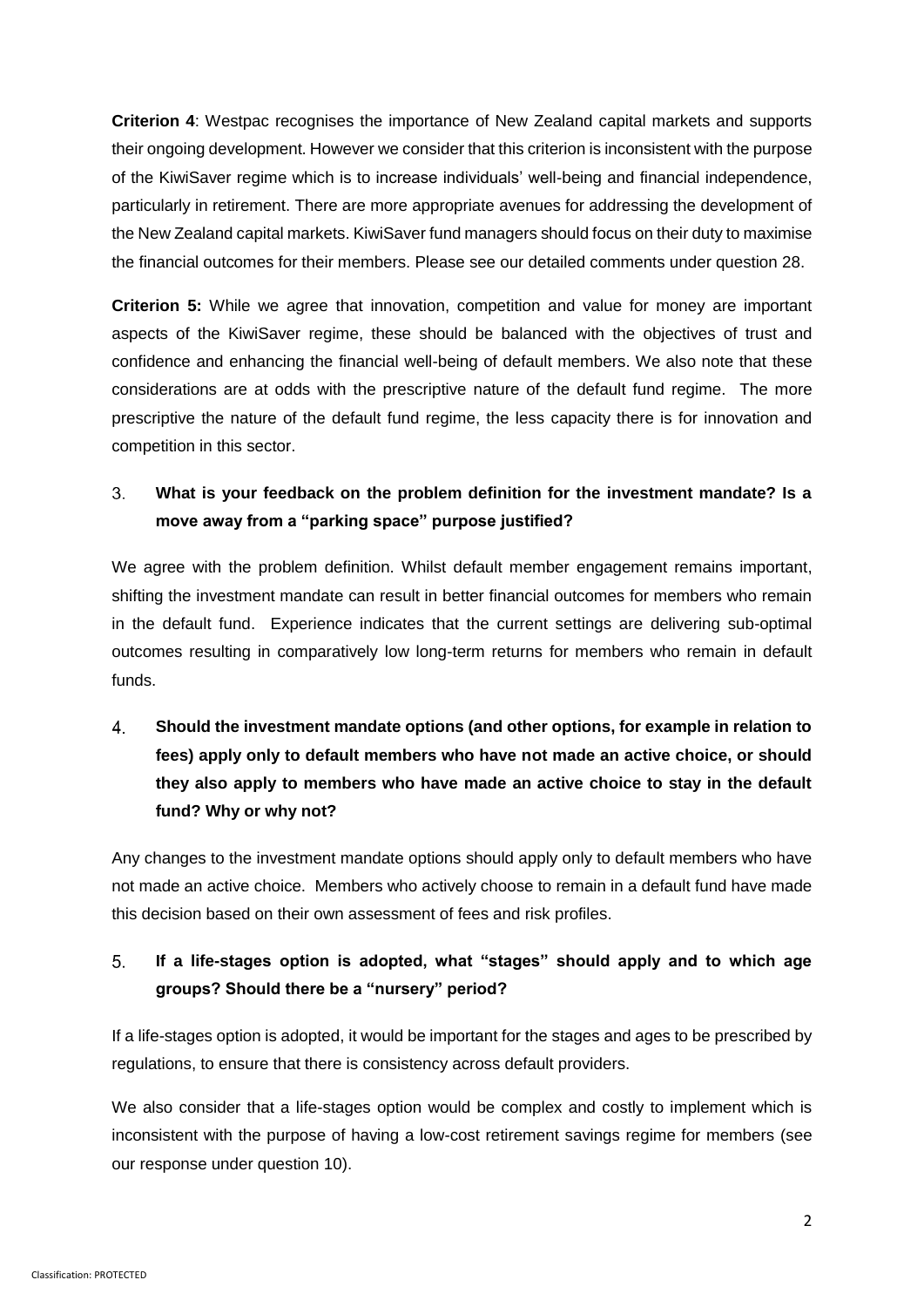A nursery period may be warranted if a life-stages option is adopted. This would provide the opportunity to engage with members regarding the funds and any other investment goals they may have. However there are associated costs with this option.

#### 6. **If a balanced investment mandate is adopted, what range for growth assets should be applied?**

If a balanced investment mandate is adopted, the mandate should be to invest 50% in growth assets with a suggested investment range of +/-15% around the benchmark weight to growth assets. This range allows managers some discretion and reduces the homogenisation of the products. It also allows for operation in 'normal' fund conditions where volatility within underlying funds may result in breaches of the ranges and would reduce the need to establish a separate default fund that would operate in a more restrictive ranges than the general fund range.

#### $\overline{7}$ . **If a growth investment mandate is adopted, what range for growth assets should be applied?**

We have no comment as we do not support a growth mandate.

#### 8. **If a conservative investment mandate is adopted, what range for growth assets should be applied?**

We have no comment as we do not support a conservative mandate.

### $9<sub>1</sub>$ **If a life-stages, growth, or balanced option was adopted, how should we mitigate the potential issue in relation to first-home buyers and other people making early withdrawals?**

Issues in relation to first-home buyers and other people making early withdrawals are significantly mitigated by the fact that these members are considerably more engaged early on in the savings journey. There is very high awareness about using KiwiSaver for a first home purchase among members which means that these members are more aware of fund choice.

#### $10<sub>1</sub>$ **What would be the administrative costs to providers of choosing a life-stages option?**

As stated in question 5, it is important that there is consistency across fund providers in the number of funds and asset allocation if a life-stages option is chosen. This may restrict the use of existing funds, and increase establishment costs as providers may have to create new funds.

There would be significant upfront cost in building new systems, developing the funds, and updating disclosure for members. There would also be an increased level of communications required to existing members at the transition to the new investment mandate and on an ongoing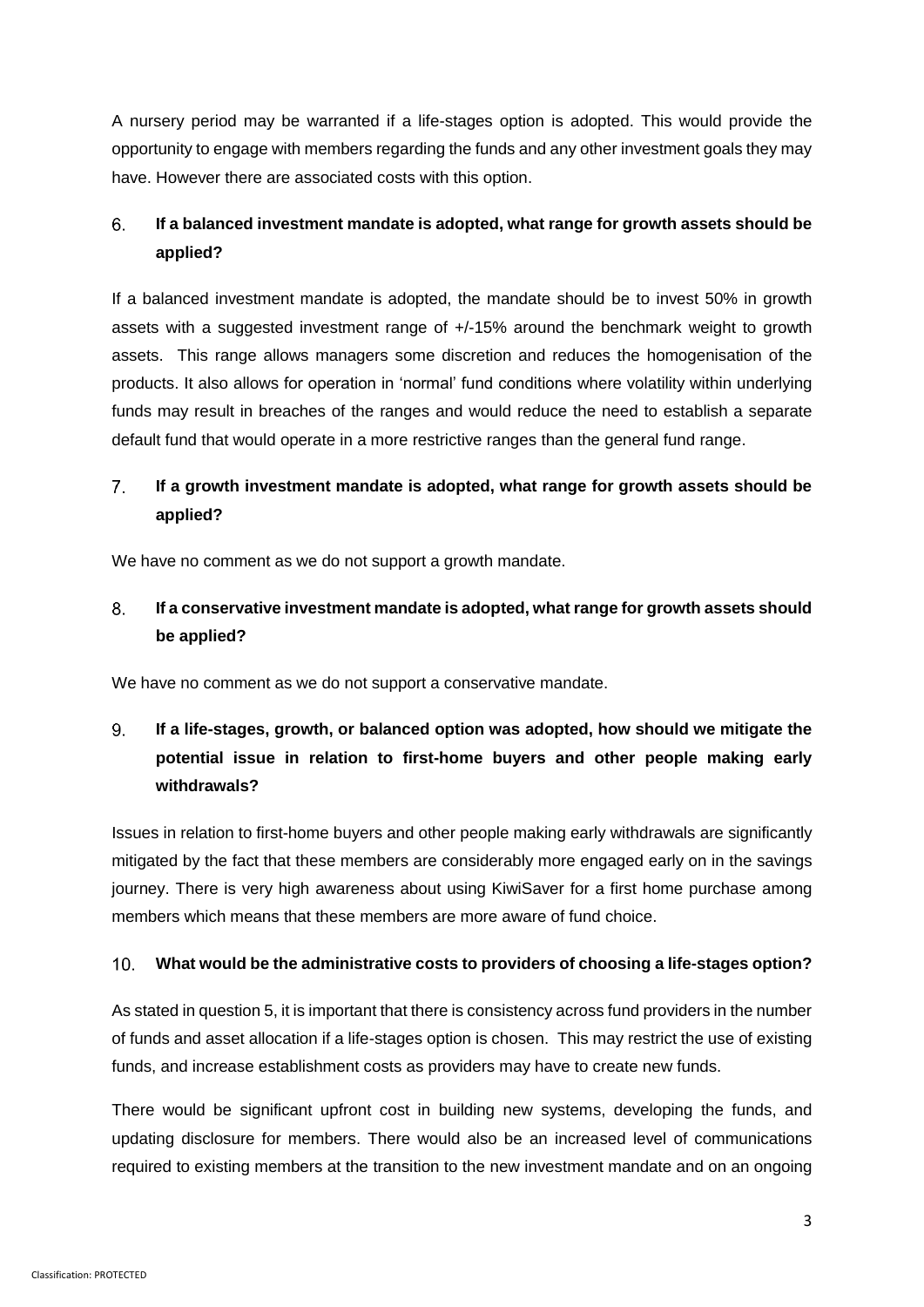basis (for example, leading up to and at each change in the life-stages). Given the complexities involved, ongoing management costs would also increase.

# **What is your feedback on the different options? Do you agree with our assessment of**   $11.$ **the costs and benefits of the option? Which option do you think is best and why? Is there another option that we have not considered that would be better than the options discussed?**

Westpac supports a move from a conservative investment mandate to a balanced investment mandate. We consider that this is the simplest and best option to deliver the objective of a better financial position for default members, and maintain trust and confidence in KiwiSaver.

While life-stages would also be a good default option if an entirely new regime was created we believe it is very complex to transition from the current arrangements without impacting significantly on the trust and confidence of members.

We also note that in Australia, default investment strategies tend to be balanced in nature<sup>1</sup>.

### $12<sub>1</sub>$ **What is your feedback on the level of value that KiwiSaver default members get for their fees? What are the costs that are within and outside a provider's control? To what extent are fees too high?**

We consider that at present, the fees generally represent reasonable value for money. We note that there are different cohorts of default providers in terms of longevity and size and this will potentially affect the value offered by individual providers. We believe that the range of fees across the 9 funds is currently quite broad (in advance of the current review). This needs careful consideration or too great a focus on fees will simply necessitate passive index based solutions which may not be in all members' best long term interests.

When assessing fees, the fees of all the core funds (conservative, balanced and growth) in the provider's offer and not just the default fund should be taken into account. This is to ensure that default providers do not have a 'loss-leading' position for their default fund and higher fees for other funds with potential implications for member outcomes.

We also note that regulatory change has an impact on costs for providers which should be weighed against the benefits for members.

**.** 

<sup>1</sup> Source APRA 2012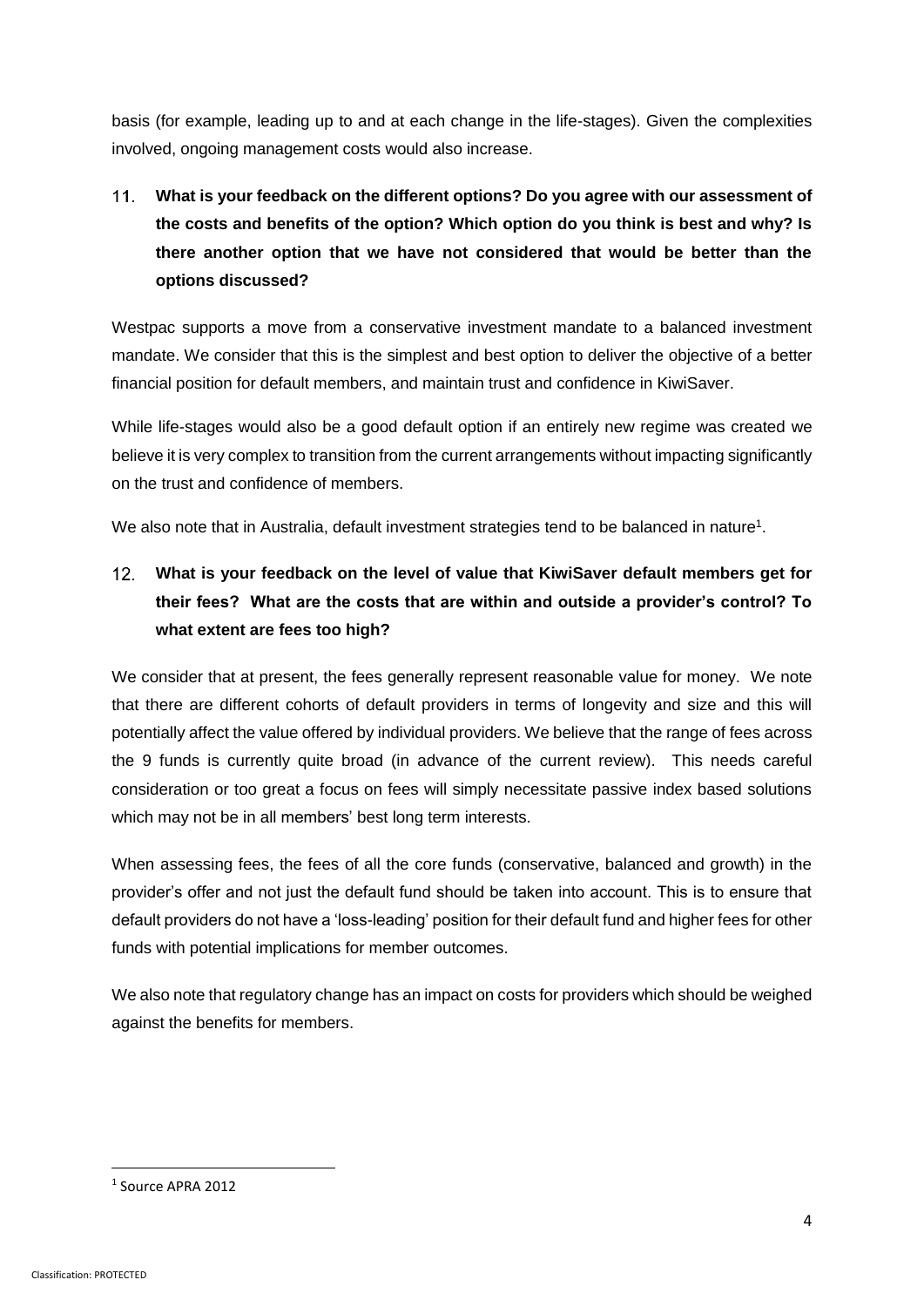The current fees charged by default providers vary markedly, ranging from approximately \$38 to \$89 for a member with \$10,000 invested. This variation is significant and a continuation would result in significantly different retirement outcomes for default members.

#### $13.$ **Is it a problem that fees disproportionately affect those on low income and under 18s? Why/why not?**

Under the KiwiSaver Act, under 18s should not be defaulted into a default fund.

We agree that a default provider's fixed monthly fee will have a larger effect on those with low balances. It is important that everyone is treated equitably and that the fixed monthly fees are reasonable. We note that as members' balances increase over time, this impact will reduce.

### $14$ **If the government sets a fee, what should the fee be set at for the different investment mandate options? What considerations, methods or models could be used to determine the fee? What should be the balance between fixed and percentage fees?**

We do not consider that the government setting a fee is the right solution given the differences in scale, style and models of different default fund providers.

If the government sets a fee, the highest weighting in determining the fee should be based on the average amount of funds under management. A hypothetical Total Cost to Company ratio should be used and the individual provider should determine how they set fixed and variable fees within that ratio.

 $15<sub>1</sub>$ **What fee arrangements would best promote the objectives of the review? What is your feedback on the fee options? Do you agree with the costs and benefits identified? Which option (or the status quo) do you prefer and why? What other approaches or models could be used to reduce fees?** 

All 'core' funds of a provider should carry a reasonable weighting in any fee assessment. While the default fund fees are important, they should not be priced less than other fund fees as a 'loss leader' for the reasons explained at question 12 above.

### $16.$ **How has the number of providers in the default market affected innovation, competition and value-for-money in the default market and in KiwiSaver more generally?**

The default model has reduced fees for members. However we do not consider that there has been any significant impact from the number of providers in the default market in terms of innovation. As stated above at question 2, the prescribed basis of the default fund regulatory landscape allows limited scope for innovation.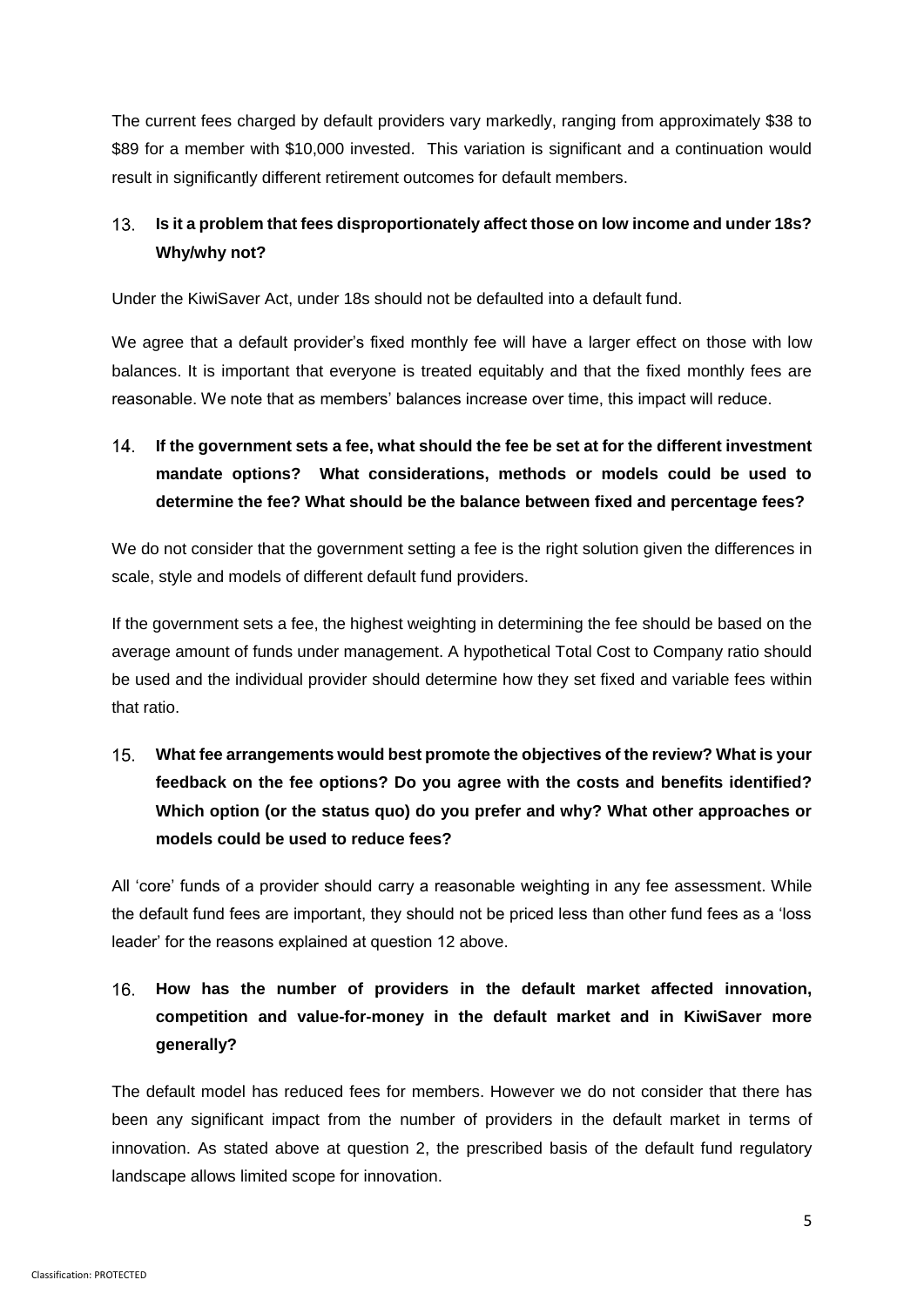$17<sub>1</sub>$ **Do you agree with our assessment of the costs and benefits of the different approaches for the number of providers? Can you provide us with evidence that might help us quantify the size of the costs and benefits? What option do you prefer and why?**

It is important to treat current providers fairly. If a smaller number of providers is to be selected, the number and size of opportunity needs to be committed to in advance and it needs to be equitable for all providers.

KiwiSaver default providers selected in 2014 have had significantly lower volume of members and assets and consequently less scale from which to drive value and recover costs. Moving to a smaller set number is a significant departure for providers and members and the impact on trust and confidence needs to be considered.

#### **If a "minimum requirements" approach is taken should this be on a period-based or**   $18.$ **rolling system, and why?**

If a "minimum requirements" approach is taken, this should be done a periodic basis. This would ensure that any reallocation and communications would have a broader reach and impact than if there was just a single default provider appointment.

#### $19<sub>1</sub>$ **Are there higher investment costs for responsible investing? If so, how likely are these costs to contribute to lower net returns?**

Implementing responsible investment principles generally comes with increased costs as a result of the additional research and monitoring required. This may be in the form of employing external consultants to manage exclusions screens, obtaining external endorsements and accreditation, implementing Environmental Social and Governance (ESG) assessments of investments, and stewardship activities in the form of company engagements (activism) and proxy voting. These affect underlying costs which in turn are a component of pricing which affects returns.

#### $20.$ **How does responsible investment affect returns? Does it increase or decrease returns, and to what extent?**

In the long term, we expect that responsible investment practices should be beneficial to returns for members. However, we note that research is generally mixed on this depending on whether the focus is on ESG integration or exclusions. For example, studies have shown that individual companies that have strong ratings on relevant and material sustainability issues deliver stronger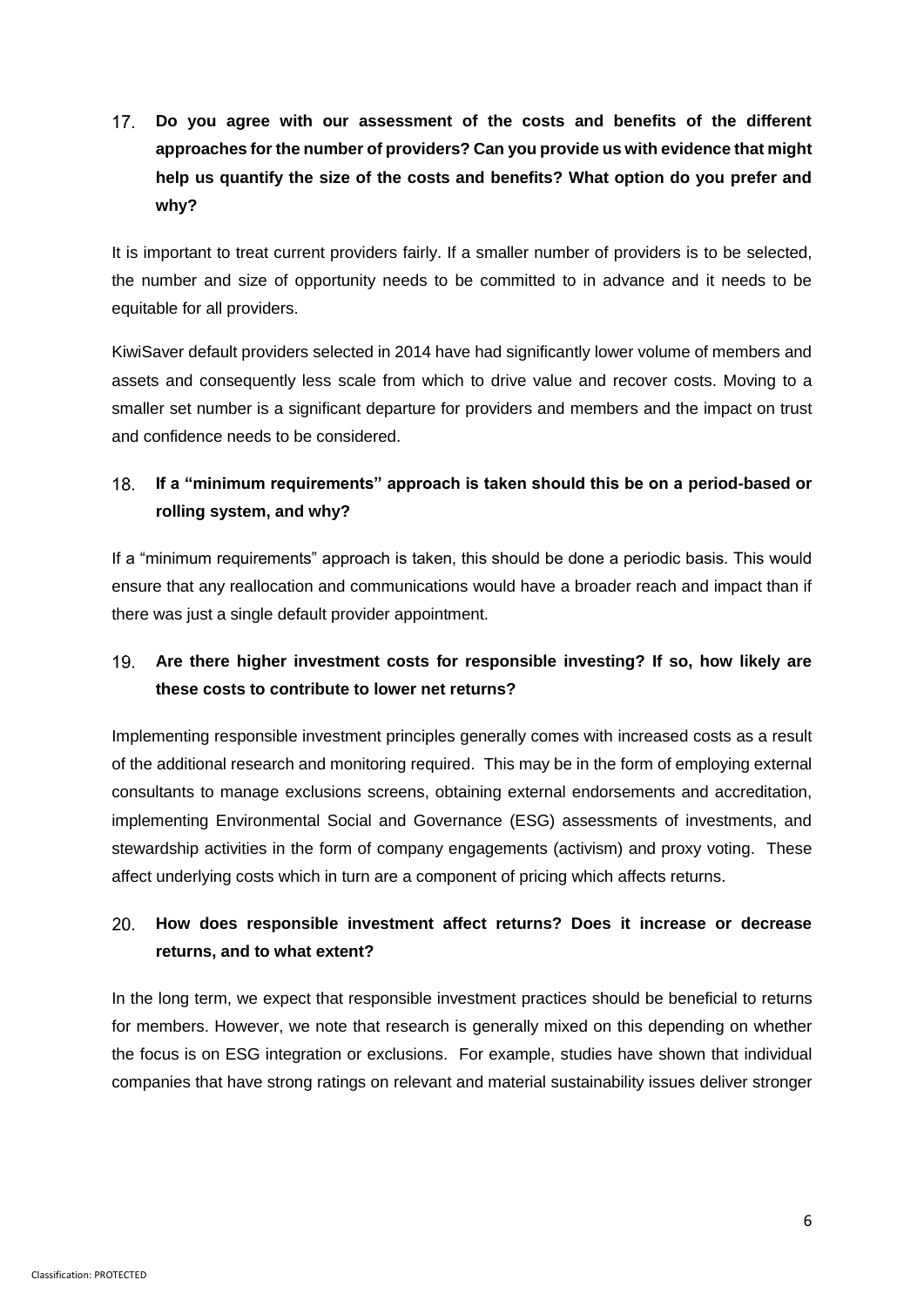performance than those firms with poor ratings on such issues<sup>2</sup>. On the other hand, research has also shown that negative screening and exclusions can materially impact future performance<sup>3</sup>.

#### **Should the default provider arrangements be used to achieve objectives in relation to**   $21.$ **responsible investment?**

Default provider arrangements should be used to achieve objectives in relation to responsible investment to a limited extent. This includes requiring providers to have a framework for responsible investment and disclosure in accordance with our response under question 23.

#### $22<sub>2</sub>$ **Would default members want their funds to be invested more responsibly? If yes, is the same true if responsible investment means potentially limiting future returns?**

Default members would expect their provider to act in their interests at all times and to do so in a responsible manner. However, this is balanced with the fact that investors generally want the highest possible returns. We also note that default members have a range of levels of engagement and different views in relation to responsible investment.

 $23.$ **Our experience is that default members have not engaged in the responsible investment aspect of KiwiSaver despite increased publicity around responsible investing in the KiwiSaver market. We do not consider that there is a high level of understanding from default members around responsible investment. To what extent is it a problem that default members do not have information about whether their investments are made responsibly? Would having more information make a difference to the behaviour of default members? What alternatives might there be to more/standardised information to address responsible investment concerns?**

As a general comment, we do not consider that default member engagement is driven by a lack of information. The very nature of a default member is that they do not engage or make active choices.

At present, the regulations that prescribe what is set out in the Product Disclosure Statement (PDS) are currently restrictive and other than a basic minimum standard this would prevent further information about responsible investing from being included.

A simple option could be for default providers to confirm whether or not they integrate ESG factors into the investment decision making process, exclude certain sectors or companies from their

1

<sup>&</sup>lt;sup>2</sup> Harvard University. Khan, Mozaffar and Serafeim, George and Yoon, Aaron, SSRN, "Corporate Sustainability: First Evidence on Materiality," March 9, 2015

<sup>3</sup> Russell Investments. Leola Ross and Miao Ouyang. "Negative screening and performance consequences: How much is too much?"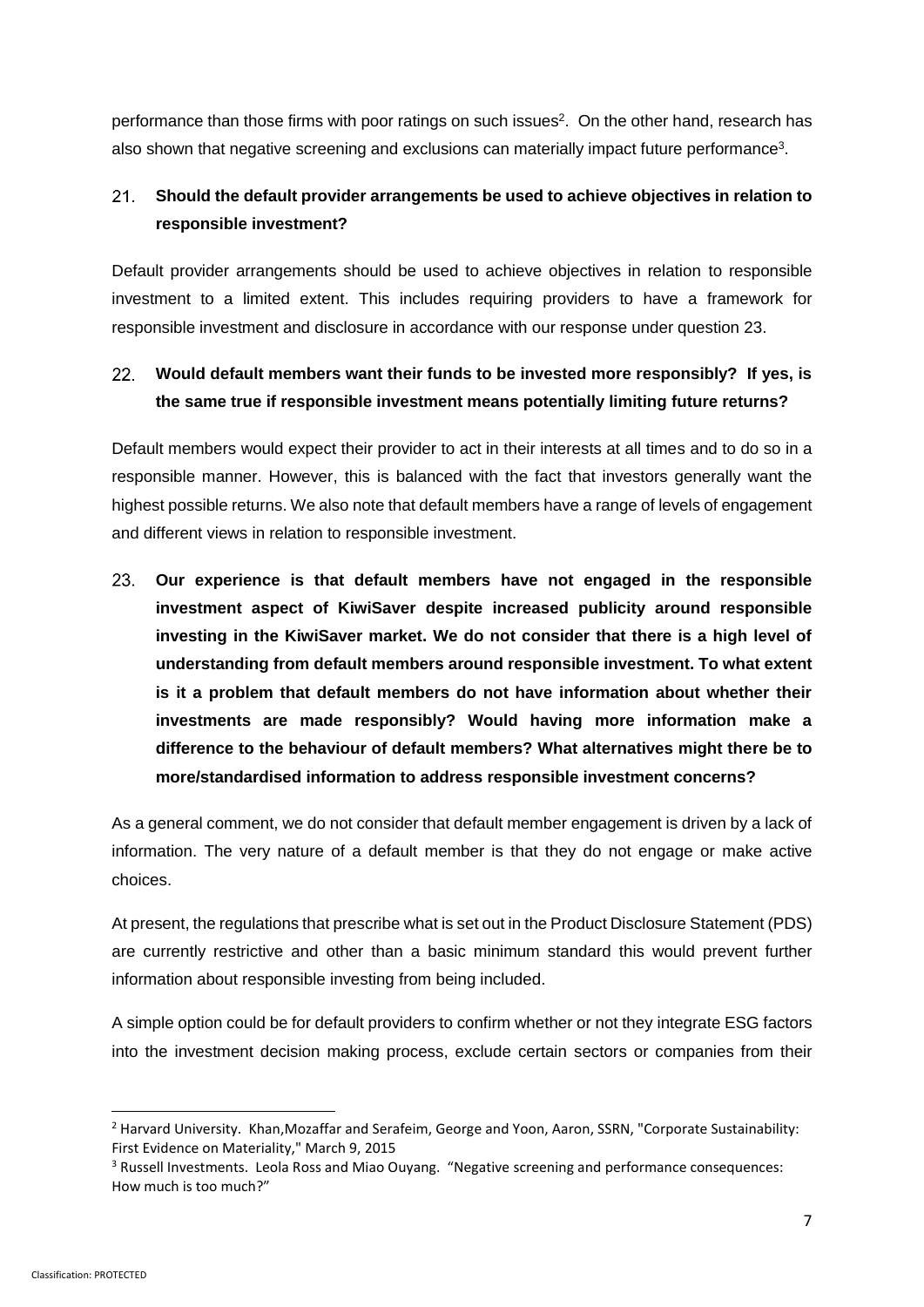portfolios, or possess an external accreditation (for example UN-Principles for Responsible Investment (UN-PRI) signatory) in the PDS.

However we consider that there is value in making space available to engage with default members on other aspects of the proposition, rather than just core disclosure and a common prescriptive form of disclosure may assist with comparability.

#### 24. **Do providers' current responsible investment exclusions meet what default members would expect?**

As outlined above in question 22, default members have a range of expectations depending on their personal interests and values. We believe that most providers are excluding investments in companies that operate in sectors deemed either inconsistent with New Zealand law or that may be subject to global treaties for which New Zealand is a signatory.

Under our exclusions decision framework, BTNZ currently excludes investments in controversial weapons, assault weapons for civilians, whaling as well as tobacco.

## $25.$ **If this option is adopted, what industries or sectors should be excluded? Should the government instead adopt an international exclusion standard or certification regime? What would be the costs associated with an exclusion or certification regime?**

In terms of the industries or sectors that should be excluded, we consider that providers should exclude investments in companies that operate in sectors deemed either inconsistent with New Zealand law or that may be subject to global treaties for which New Zealand is a signatory. The decision to make further mandatory exclusions should not be taken lightly as investors have a range of different views on this and it is inherently subjective. The likely long-term impact of exclusions on investment returns and risk should also be considered prior to incorporating further screens. We note that exclusions are easier for the larger default providers where investments are held by way of segregated accounts. It is more difficult for smaller providers to implement the exclusion policies. Many smaller KiwiSaver providers invest in pooled funds (eg BlackRock, Vanguard products) alongside other investors. Compliance with a centralised exclusions list may encourage smaller players to invest directly, which would increase quality concerns.

One option would be for default providers to sign up to the UN-PRI and disclosure of the ratings. The cost of this is around \$15,000 per annum.

### $26.$ **If this option is adopted, what form should standard disclosure take? For example, should all providers be required to provide a statement listing all excluded companies by sector?**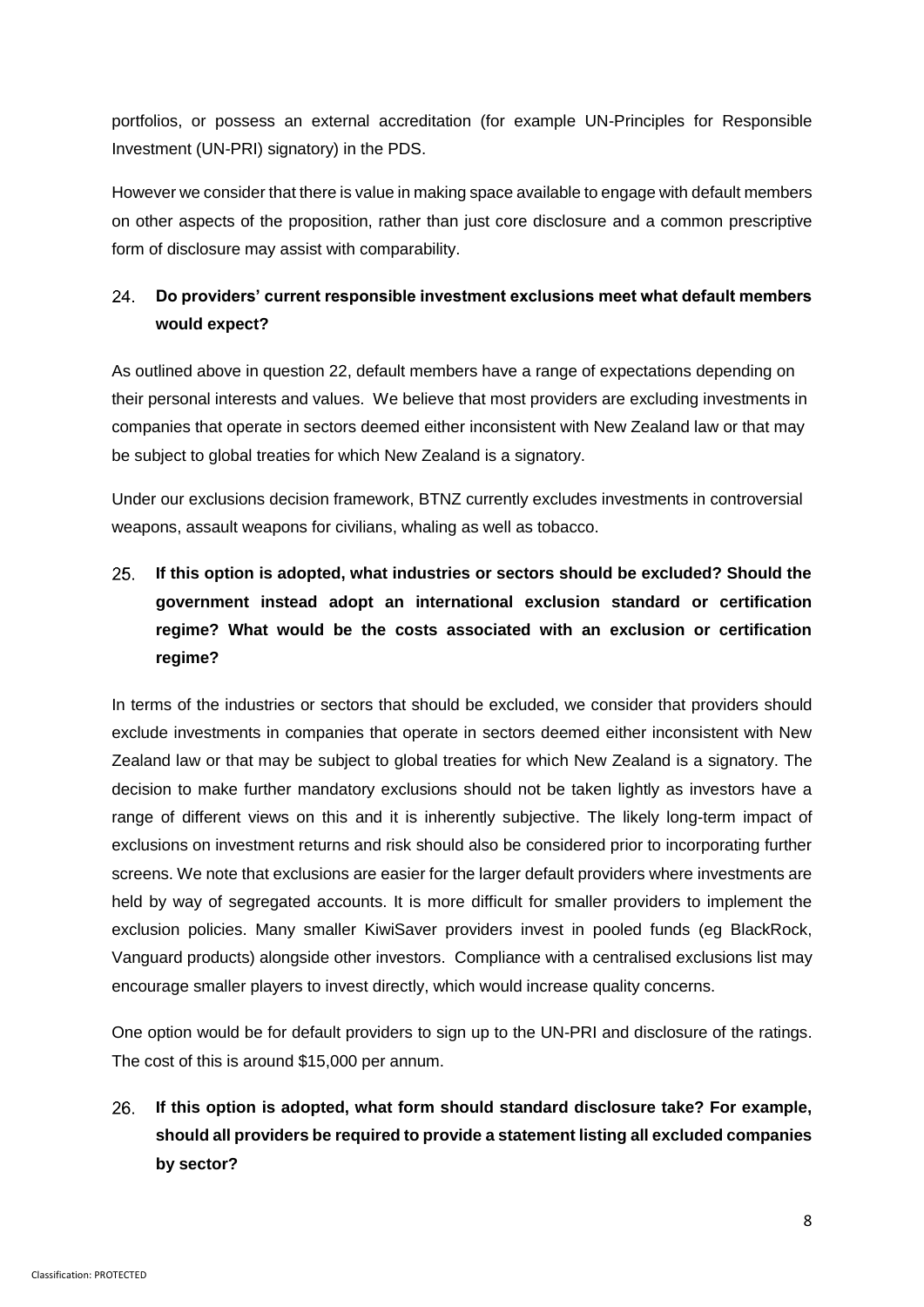This should be done at a broad sector level, rather than requiring a statement listing all excluded companies. Company level exclusion lists are likely to differ slightly depending on definitions used in the screening process, which may cause investor confusion.

### $27.$ **What is your feedback on our assessment of the costs and benefits of the responsible investment options identified? Which option (or the status quo) do you prefer and why?**

Our preference is for the status quo with a responsible investment policy included in disclosure documentation. This sets out whether a provider has ESG integration and stewardship policies, how they deal with proxy voting, and implementing exclusions by sector.

We also agree with the statement in paragraph 153 that there is tension between whether default KiwiSaver providers should focus on members' investment returns over responsible investment consideration, particularly where the default member is not making the choice for themselves.

28. **What limitations or problems exist in relation to New Zealand's capital markets? How could the settings for KiwiSaver default providers be amended to support the development of New Zealand's capital markets? How do the liquidity and pricing rules affect default provider investment in alternative New Zealand investments?**

We consider that the criteria for New Zealand capital market development is at odds with some of the other criteria in the consultation. Whilst we are supportive of New Zealand capital markets and their ongoing development, all investment decisions are considered first and foremost in terms of their efficacy and contribution to increased returns, value and ongoing wealth for our members.

There are a number of limitations which exist in relation to New Zealand's capital markets. These can include low liquidity, limited choice, and comparative quality issues which can impact returns. Investing in private market (unlisted) opportunities will require a large degree of investment due diligence and monitoring which would result in higher fees for members. Due to the size and scale of KiwiSaver providers, there may be limitations in the capability of analysts and portfolio managers to select suitable private companies for investments.

#### 29. **How could the default settings be used to develop New Zealand's capital markets? What parts of New Zealand's capital markets are most in need of development?**

We consider that this should be provider-led only rather than on a mandatory basis.

 $30.$ **Should default funds take an active role in helping develop the New Zealand capital markets? Would this support the purpose of the KiwiSaver Act and the accumulation of retirement savings by default members?**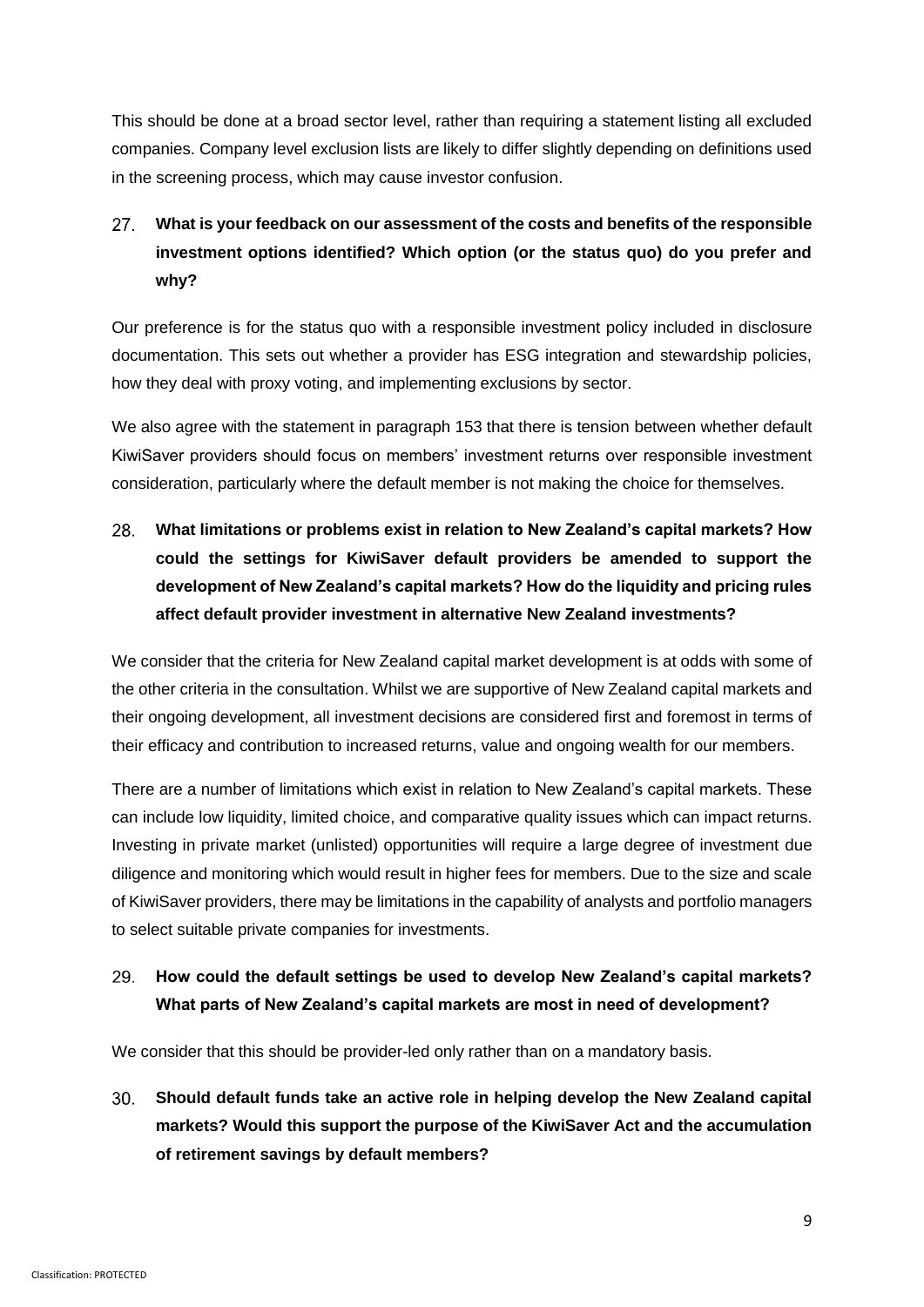As above at question 29, we consider that it should be at a provider's discretion where the investments fit within the construction of the specific portfolio approach and requirements.

#### **To what extent is the management of default funds currently located in New Zealand**   $31.$ **or carried out by New Zealand entities?**

At present, the majority of all investment activities are controlled by a locally based team and all New Zealand assets are managed locally. For BTNZ, the selection for overseas assets is delegated to offshore based managers with mandates controlled by the New Zealand team. Activity and oversight is monitored by the New Zealand based team.

# **What is your feedback on a New Zealand-based management option? If this option is**   $32<sub>1</sub>$ **adopted, which part of the investment process do you think should be based in New Zealand to help develop New Zealand's capital markets? What type of mechanism would best give effect to this requirement?**

We do not consider that this approach would have a direct impact on increasing investment into New Zealand capital markets. Instead, it would increase challenges and costs associated with accessing global markets to the detriment of fund members.

### $33.$ **What is your feedback on a targeted investment requirement? If the option is adopted, what market should be targeted by an investment requirement (eg early stage companies)?**

We are not supportive of a targeted investment requirement.

 $34.$ **What is your feedback on our assessment of the costs and benefits of the options to develop New Zealand's capital markets? Which option (or the status quo) is best and why? Is there another option that would be better than the options discussed?**

We have no comment here as we are not supportive of a targeted investment requirement.

#### **What is your feedback on the problem definition for the transfer of members? What**   $35.$ **other problems are there in relation to the transfer of members?**

We agree with the problem definition for the transfer of members.

**If default members are transferred from providers with more members to providers**   $36.$ **with fewer members, how should we decide which members are transferred?**

As a general principle, default members should only be transferred in the case where the default provider is not reappointed. There will be difficulties associated with moving a group that is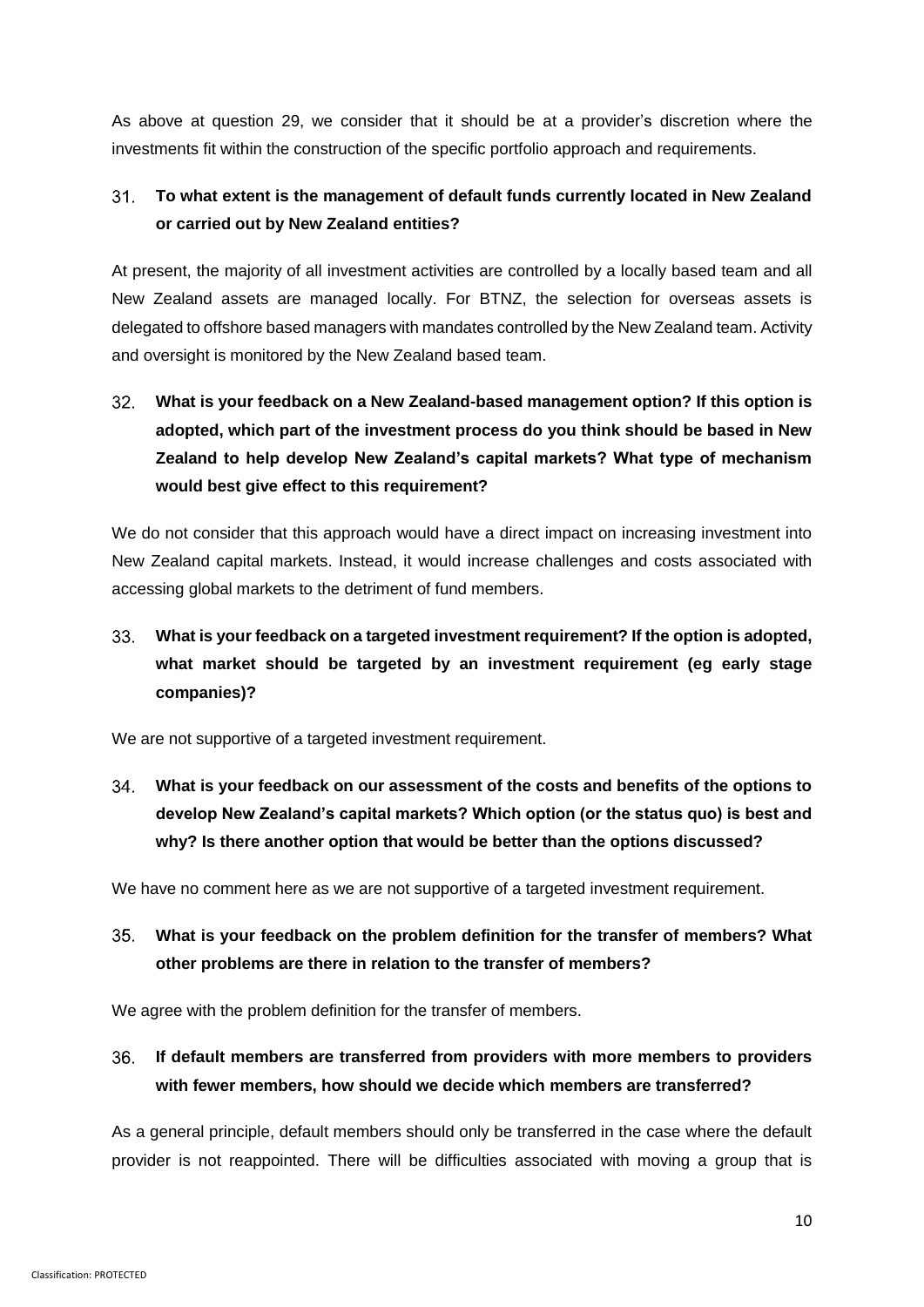disengaged and there is the potential to result in further confusion which will lead to even less engagement. This would impact on trust and confidence in the KiwiSaver regime.

#### $37<sub>1</sub>$ **If transfer option 1 or 2 were adopted, how should default members be given a choice to remain with their current provider for this option?**

There should be a window for providers to communicate the implications associated with the changes and engage with these members.

### $38.$ **What is your feedback on the transfer options and the costs and benefits of the options? Which option (or not transferring at all) do you prefer and why? Is there another better option we have not considered?**

Our preference is for Option 2 to be adopted. That is only members from those not appointed should be transferred. This would be the least disruptive option for members and providers.

#### 39. **What factors should the review consider in deciding transition timeframes?**

There should be significant time allowed to engage with members in relation to any default fund change.

### $40<sub>1</sub>$ **Should active defaults be considered default members for the purposes of transfers? How should active defaults be treated and notified of any changes to default provider settings?**

Active default members should not be considered default members for the purposes of transfers. If there are changes to the default fund settings, then these members should be made aware of the changes. However, they should not be required to reengage given that they have already engaged and selected a low risk and low cost fund.

We do note that there may be confusion if the name and nature of the default fund changes.

### 41. **What is your feedback on the member education requirements that default providers should have in relation to default members, and how these should be enforced in the instruments of appointment?**

This is potentially appropriate, but we need to be mindful of the diversion of time and resource that this creates. Some key metrics should be in place to measure outcomes of this rather than focus on the specific communications and engagements. It is important that this is flexible and can be amended without undue process.